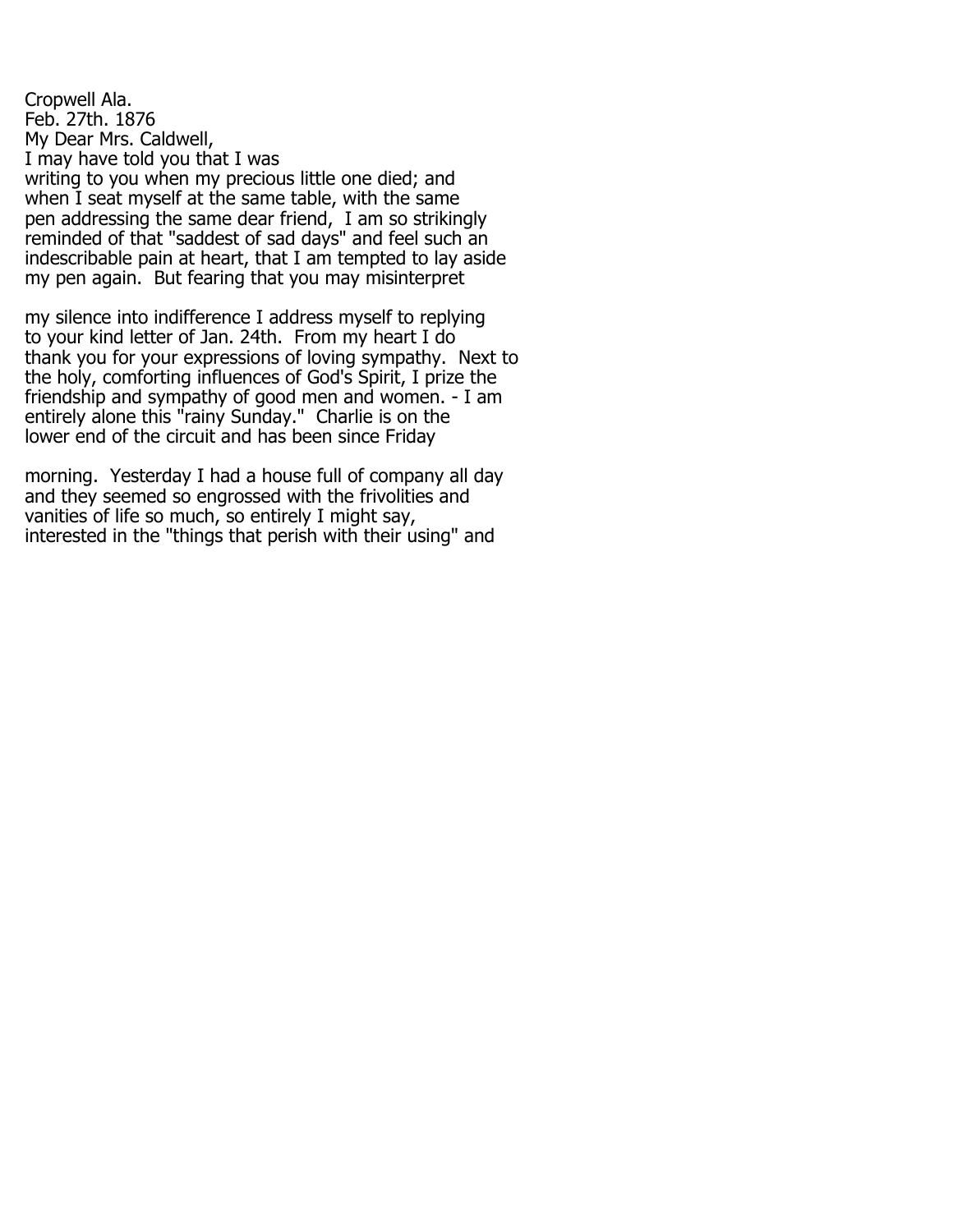so oblivious of things heavenly and divine that I didn't enjoy their company. So I betook myself to the kitchen not only to prepare dinner but to indulge in thoughts congenial to shut out sounds to me unpleasant and lift my minds eye above to feast on things invisible.- Dreary as today is without, I am enjoying it more than yesterdays

sunshine. I am recovering my strength

rapidly since I commenced my tonic. I am going to prescribe the same for you and you can use it or not

I think 'twould strengthen you wonderfully. I can't find the prescription to give it to you exactly but it is made of Sulphate of Cinchonia and Tincture of Iron. I was so glad

to hear that your Sister was with you with her to divide the care of the baby you can have some time to devote to others, and can sometimes go to church and Sabbath school. Then the society of a good, loving Sister makes time pass so pleasantly! I was rejoiced to know that the baby is growing. John wrote tantalizingly of her sweetness. He has an idea that I'd like to see her I think and 'tis quite a correct one. You must consent to Johns fulfillment of his promise to bring the little darling to St Clair this Spring. And if you will allow it I